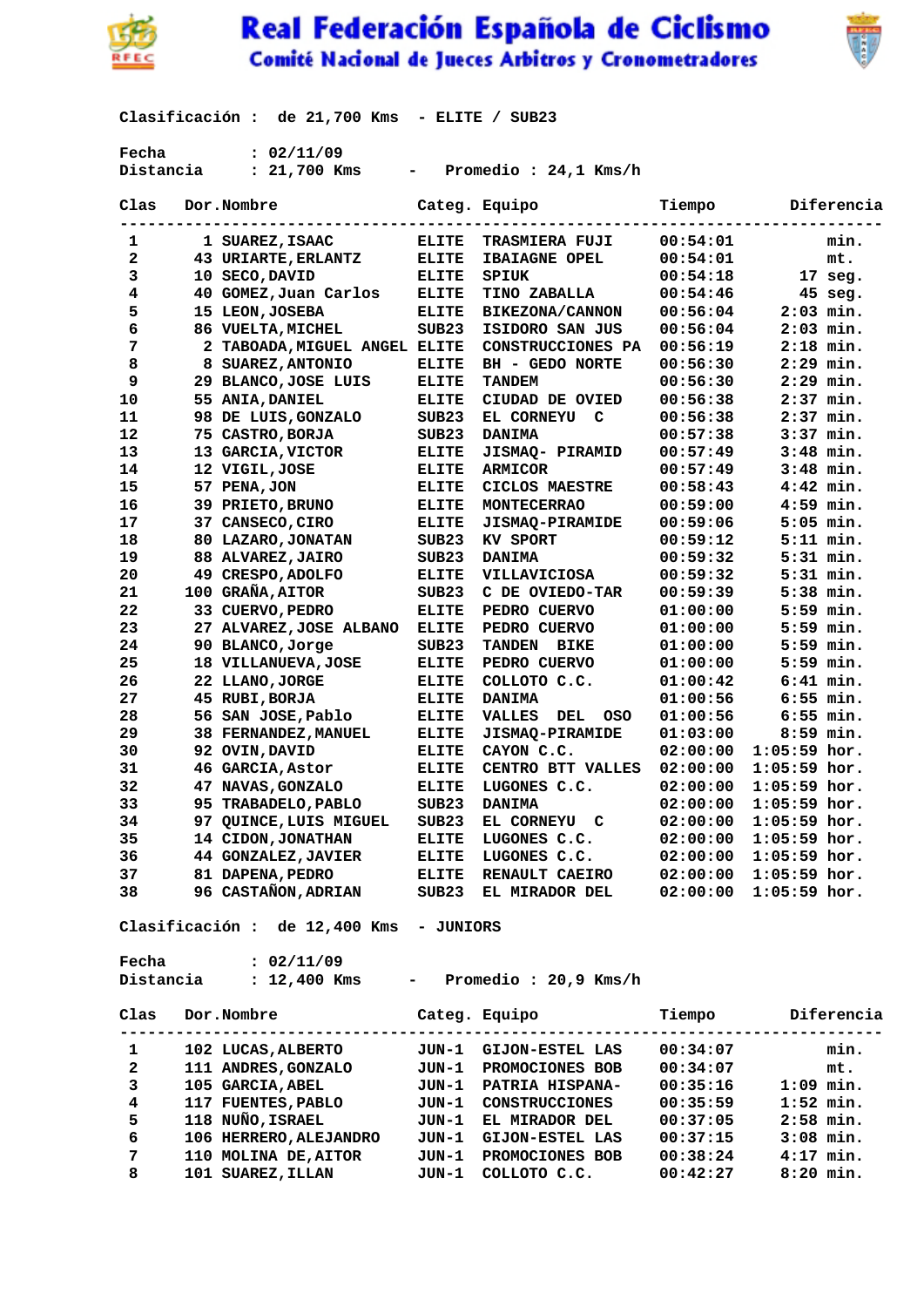

## Real Federación Española de Ciclismo Comité Nacional de Jueces Arbitros y Cronometradores



 **Clasificación : de 15,500 Kms - MASTER 30 / SENIOR**

 **Fecha : 02/11/09**

 **Distancia : 15,500 Kms - Promedio : 23,1 Kms/h** 

| Clas                    | Dor.Nombre                                     |              | Categ. Equipo          | Tiempo                                  | Diferencia        |
|-------------------------|------------------------------------------------|--------------|------------------------|-----------------------------------------|-------------------|
| 1                       | 305 PRIETO, MARCO ANTONI MA-30                 |              | MONTE CERRAO           | ---------------------------<br>00:40:16 | min.              |
| $\overline{2}$          | 372 CADAVIECO, JOSE DOMIN SENIO                |              | ZUGOR - TINO ZA        | 00:40:30                                | $14$ seg.         |
| 3                       | 369 NUÑEZ, MIKEL                               | <b>SENIO</b> | <b>ARIBIKE</b>         | 00:41:52                                | $1:36$ min.       |
| $\overline{\mathbf{4}}$ | 337 DIAZ,JAVIER                                | $MA-30$      | <b>ARMICOR</b>         | 00:41:52                                | $1:36$ min.       |
| 5                       | 312 RODRIGUEZ, RUBEN                           | <b>MA-30</b> | <b>CONGELADOS EGEA</b> | 00:42:22                                | $2:06$ min.       |
| 6                       | 319 LOPEZ, DELFIN                              | <b>MA-30</b> | LUGONES C.C.           | 00:42:46                                | $2:30$ min.       |
| 7                       | 330 BERNARDO, JESUS                            | MA-30        | <b>DANIMA</b>          | 00:42:49                                | $2:33$ min.       |
| 8                       | 326 LUENGO, MANUEL                             | <b>MA-30</b> | <b>ARMICOR</b>         | 00:42:49                                | $2:33$ min.       |
| 9                       | 310 CUANDA, JOSE MANUEL                        | MA-30        | ALTITUD-MICROTE        | 00:43:17                                | $3:01$ min.       |
| 10                      | 316 ALVAREZ, MARIO                             | MA-30        | LUGONES C.C.           | 00:43:38                                | $3:22$ min.       |
| 11                      | 309 SANCHEZ, CARLOS FRCO. MA-30                |              | CONGELADOS EGEA        | 00:43:38                                | $3:22$ min.       |
| 12                      | 343 FERNANDEZ, UNAI                            | MA-30        | <b>ARIBIKE</b>         | 00:44:06                                | $3:50$ min.       |
| 13                      | 342 BLANCO, JOSE ANGEL                         | <b>MA-30</b> | LUGONES C.C.           | 00:44:18                                | $4:02$ min.       |
| 14                      | 395 NICIEZA, Juan                              | <b>SENIO</b> | ENSIDESA AVILES        | 00:44:30                                | $4:14$ min.       |
| 15                      | 306 ALVES, JOSE                                | <b>MA-30</b> | PEDRO CUERVO           | 00:44:39                                | $4:23$ min.       |
| 16                      | 329 DE CON, EZEQUIEL                           | <b>MA-30</b> | LUGONES C.C.           | 00:44:49                                | $4:33$ min.       |
| 17                      | 307 FERNANDEZ, MARCOS                          | <b>MA-30</b> | NAVASTUR C.C.          | 00:45:33                                | $5:17$ min.       |
| 18                      | 317 GILBERT, IGNACIO                           | MA-30        | <b>TANDEM</b>          | 00:45:45                                | $5:29$ min.       |
| 19                      | 339 GONZALEZ, Jorge                            | MA-30        | VALLES DEL OSO         | 00:46:19                                | $6:03$ min.       |
| 20                      | 314 ALVAREZ, PEDRO ANGEL                       | <b>MA-30</b> | BTT LIN DE CUBE        | 00:46:36                                | $6:20$ min.       |
| 21                      | 336 HEVIA, JOSE BENJAMI                        | MA-30        | ASTURIANA S.C.         | 00:48:21                                | $8:05$ min.       |
| 22                      | 313 ROMERO, JUAN                               | <b>MA-30</b> | RENAULT CAEIRO         | 00:49:01                                | $8:45$ min.       |
| 23                      | 303 SUAREZ, DAVID                              | $MA-30$      | PEDRO CUERVO           | 00:49:53                                | 9:37 min.         |
| 24                      | 323 MAJADA, Jose Luis MA-30                    |              | <b>JISMAQ-PIRAMIDE</b> | 01:00:00                                | 19:44 min.        |
|                         | Distancia : 12,400 Kms - Promedio : 22,1 Kms/h |              |                        |                                         |                   |
| Clas                    | Dor.Nombre                                     |              | Categ. Equipo          |                                         | Tiempo Diferencia |
| $\mathbf{1}$            | 230 RODRIGUEZ, JOSE JAVIE MA-40                |              | <b>DANIMA</b>          | 00:33:43                                | min.              |
| $\mathbf{2}$            | 201 HUERDO, JUAN MARCELI MA-40                 |              | LUGONES C.C.           | $00:34:18$ 35 seg.                      |                   |
| 3                       | 225 VIGIL, JUAN ALBERTO                        | <b>MA-40</b> | <b>PUERTAS VIDEC</b>   | 00:34:49                                | $1:06$ min.       |
| $\overline{\mathbf{4}}$ | 204 ARIAS, ANGEL EMILIO                        | <b>MA-40</b> | <b>ARMICOR</b>         | 00:35:03                                | $1:20$ min.       |
| 5                       | 213 ESCUDERO, FRCO. JAVIE MA-40                |              | CONGELADOS EGEA        | 00:35:48                                | $2:05$ min.       |
| 6                       | 214 GALGERA, JOSE ENRIQUE MA-40                |              | <b>MICROTECH</b>       | 00:36:20                                | $2:37$ min.       |
| 7                       | 219 FERNANDEZ, ANTONIO                         | MA-40        | <b>MONTECERRAO</b>     | 00:36:40                                | $2:57$ min.       |
| 8                       | 234 CENDRERO, IÑAKI                            | MA-40        | <b>AZPIRU-AZETXE</b>   | 00:37:08                                | $3:25$ min.       |
| 9                       | 232 PEREZ, RICARDO                             | MA-40        | RENY PICOT G.C.        | 00:37:20                                | $3:37$ min.       |
| 10                      | 210 MARINAS, RICARDO                           | MA-40        | <b>MONTECERRAO</b>     | 00:37:20                                | $3:37$ min.       |
| 11                      | 215 ALONSO, LUIS ANGEL                         | MA-40        | NAVASTUR C.C.          | 00:37:34                                | $3:51$ min.       |
| 12                      | 227 MENDEZ, ANTONIO ALBE                       | MA-40        | LUGONES C.C.           | 00:37:34                                | $3:51$ min.       |
| 13                      | 212 CALABIA, SANTIAGO                          | MA-40        | MORAN D.D.             | 00:38:15                                | $4:32$ min.       |
| 14                      | 211 FERNANDEZ, JOSE JUAN                       | MA-40        | <b>MONTECERRAO</b>     | 00:38:15                                | $4:32$ min.       |
| 15                      | 218 MONTES, ROBERTO                            | MA-40        | CICLOS JOGAR           | 00:38:27                                | $4:44$ min.       |
| 16                      | 222 PLA, GUILLERMO                             | $MA-40$      | LUGONES C.C.           | 00:39:08                                | $5:25$ min.       |
| 17                      | 223 GALGUERA, LUIS ANDRES MA-40                |              | <b>MICROTECH</b>       | 00:39:08                                | $5:25$ min.       |
| 18                      | 235 FERNANDEZ, Jose Angel MA-40                |              | C.C. LUGONES           | 00:40:41                                | $6:58$ min.       |
| 19                      |                                                |              |                        |                                         |                   |
|                         | 209 FUENTES, FRANCISCO JO MA-40                |              | <b>CONSTRUCCIONES</b>  | 00:41:10                                | $7:27$ min.       |
| 20                      | 220 GONZALEZ, JUAN MANUEL MA-40                |              | SAN AGUSTIN G.C        | 00:41:21                                | $7:38$ min.       |